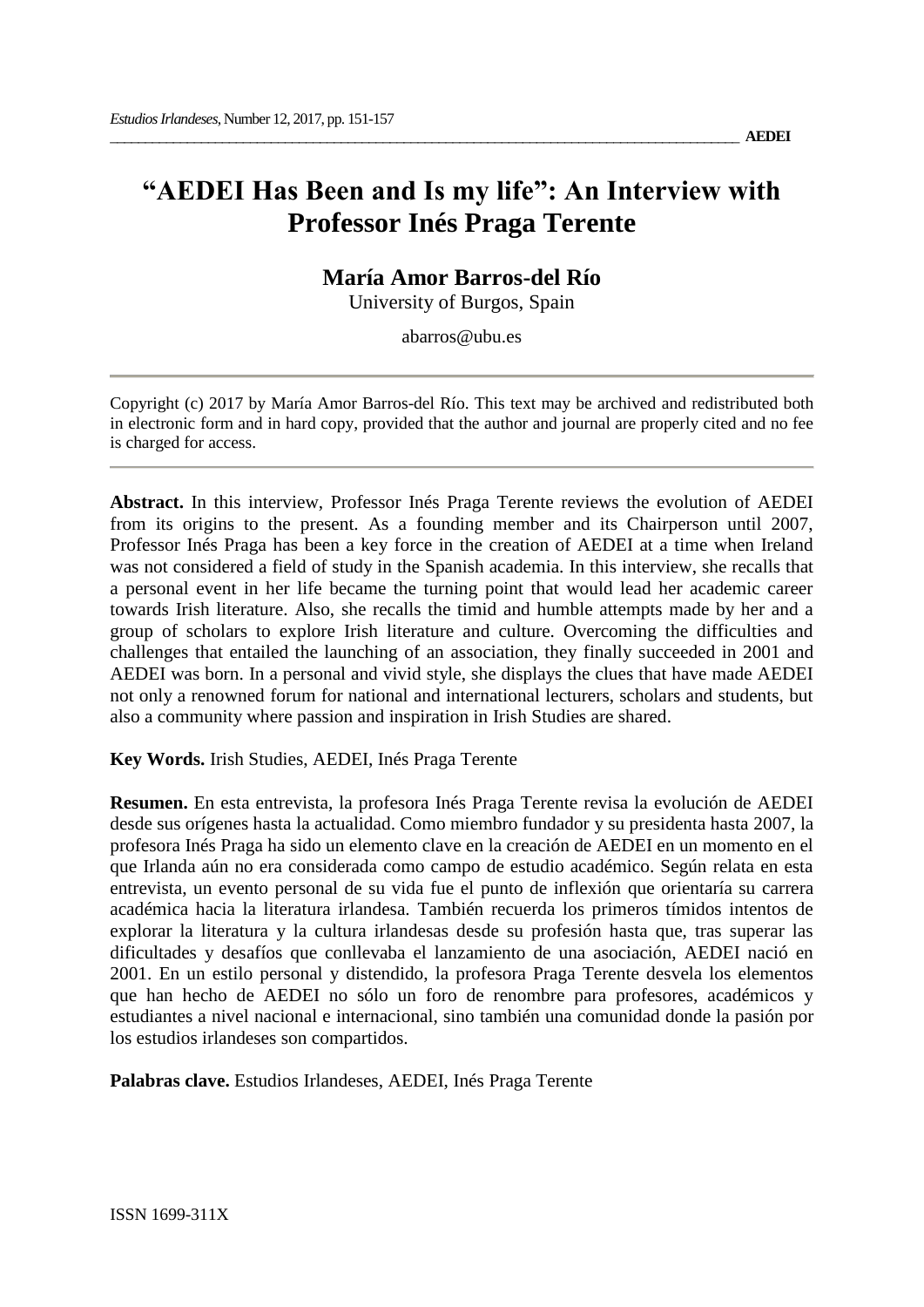In 2016 we celebrated the fifteenth anniversary of the Spanish Association for Irish Studies (AEDEI). During these years, enthusiastic and committed scholars from Spain and abroad have given form to this community that has become part of our academic and personal lives. Indeed, AEDEI has much contributed to the relevance of Irish Studies in Spain, an achievement sustained by the personal passion, effort and engagement of its members. In my opinion, the enormous expansion of AEDEI and its present status as a consolidated organisation is based upon two complementary axes. On a yearly basis, an International Conference of the most outstanding quality has been held since 2001. Each time we have had the opportunity to exchange knowledge, projects and utopias with other colleagues who feel for Ireland beyond academic requirements. The variety of the topics discussed has undoubtedly meant a boost in the field of Irish Studies, as the subsequent peer-reviewed publications evidence. Complementing these milestones, the online journal, *Estudios Irlandeses* has become a much appreciated site for academic scholarship in the field. Since the release of its first issue (number 0) in March 2005, *Estudios Irlandeses* has achieved a high level of authorship and recently it has been awarded the Quality Seal for Excellence in Academic Journals by the Spanish Foundation for Science and Technology (FECYT). Thus, during its short life, AEDEI has flourished at home and abroad. In Spain, Irish Studies are present in academic programmes and doctoral studies have spread all around the country. At an international level, AEDEI has established beneficial relations and effective networks with relevant organisations such as EFACIS, ABEI and IASIL. All in all, we can affirm that AEDEI enjoys a thriving academic life and a promising future.

The origin of this successful history goes back to 2001, when a group of academics met in Burgos for the inaugural Conference *Irlanda ante un nuevo milenio*. There, Professor Inés Praga Terente's role was decisive for the foundation and development of AEDEI. She is Professor of English at the University of Burgos (Spain) and an outstanding academic in the field of Irish Studies. She is the author of *Ireland in Writing. Interviews with Writers and Academics* (in collaboration) (Amsterdam: Rodopi, 1998), *Una belleza terrible: la poesía irlandesa contemporánea 1945-1995* (Barcelona: PPU, 1996) and *Diccionario Cultural e Histórico de Irlanda* (in collaboration) (Barcelona: Ariel, 1996), and she has edited *La novela irlandesa del siglo XX* (Barcelona, PPU: 2005) and *Irlanda ante un nuevo milenio* (Burgos: AEDEI, 2002). She has also participated in collective works: *Family and Dysfunction in Contemporary Irish Narrative and Film.* Marisol Morales Ladrón (ed.) (2016); *A New Ireland in Brazil*. Laura P.Z. Izarra and Beatriz Kopschitz (eds.) (2008); *Análisis de género en los estudios irlandeses*. María Elena Jaime de Pablos (coord.) (2007); *Silverpowdered Olivetrees: Reading Joyce in Spain.* Jefferey Simons et al., (cords.) (2003); and her many contributions can be found in journals such as *Estudios Irlandeses*, *ES: Revista de Filología Inglesa*, *Revista Alicantina de Estudios Ingleses, ABEI Journal*. *The Brazilian Journal of Irish Studies,*  and *Poetry Ireland.* Her academic excellence in Irish Studies was acknowledged in 1998, when she was conferred with an Honorary Degree in Literature by the National University of Ireland (Cork) and since then she has directed many PhD dissertations that have significantly contributed to enrich the field of Irish Studies in Spain. In 2000 she was founding member of AEDEI and its first President from 2001 to 2007. Since then she has proudly been its Honorary Chairperson and a very active member. Added to her academic excellence, her genuine love for Ireland and her charming personality have been key ingredients for the creation and evolution of AEDEI. For the celebration of this anniversary we meet to revisit an adventure that has lasted more than fifteen years.

Naturally, I am very honoured to interview her and I cannot deny the deep emotions that surround this conversation as she has been my teacher and my mentor. When I ring at her door, Inés welcomes me with a broad smile and as we sit together at her place many memories of those hectic years come back to my mind. These walls have witnessed many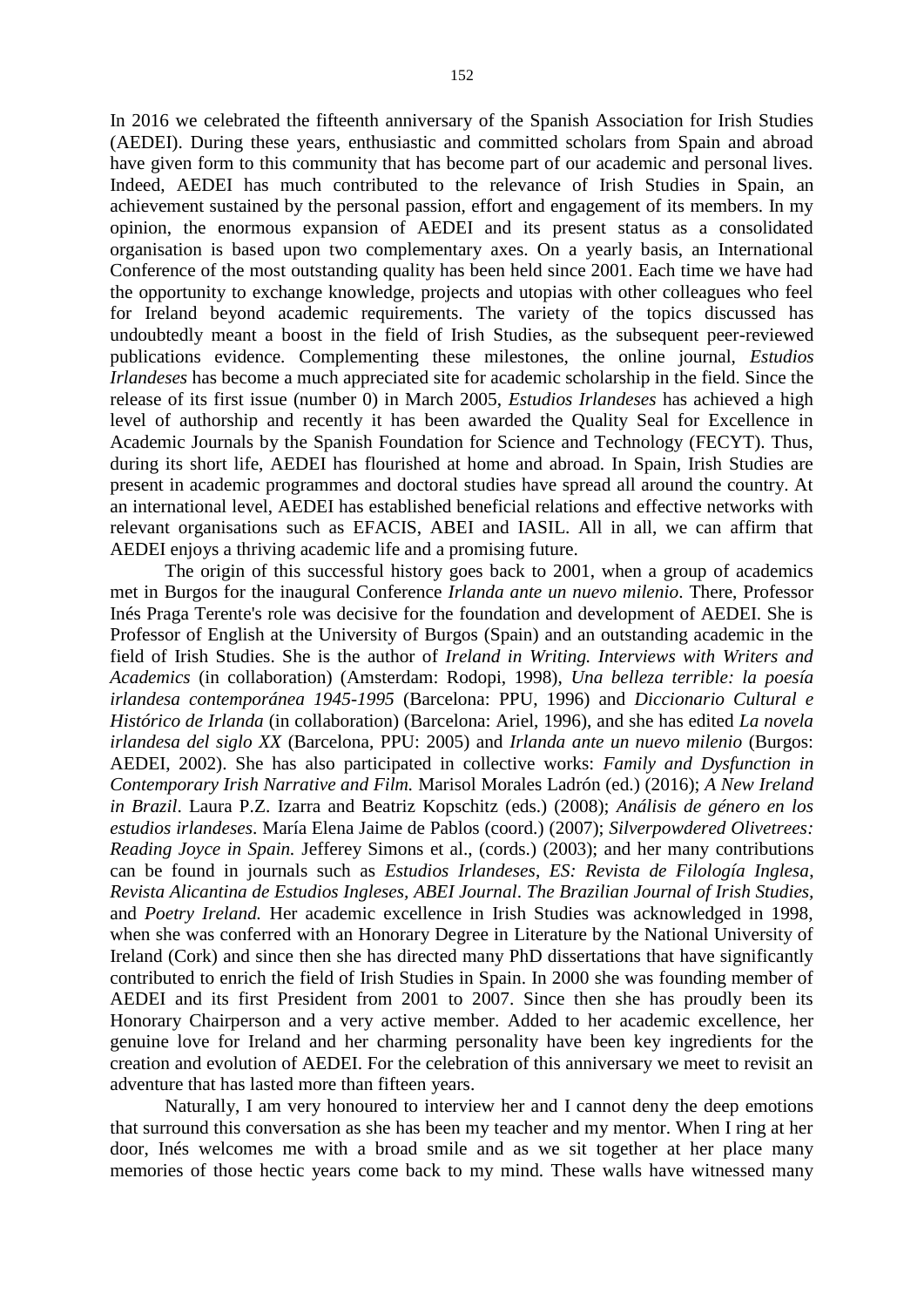gatherings of hard and passionate work. Hundreds of books on the shelves could talk of academic and friendly meetings and reunions. I have the feeling that time has not passed and yet, much has happened.

# **María Amor Barros-del Río: Fifteen years have passed since the foundation of AEDEI, but your love story with Ireland had begun much earlier. How was your first encounter with the island, its people and its culture?**

Inés Praga Terente: My first visit to Ireland had nothing to do with the academic world. In 1985 an Irish colleague of mine, a language assistant at the University of Burgos, died suddenly. He was not married, he had no will, and he had left some properties behind. So, I decided to travel to Ireland to contact his relatives and try to help with such a complex matter, if possible. When I arrived at a small place near Cork, Fermoy, and met Irish people, I was pleasantly surprised. I guess I had expected to encounter places and people similar to those I had seen in Great Britain but in fact it was altogether different.

## **MAB: In what sense?**

IPT: Well, to start with, it was a new land, a new territory. I soon realised it was a land to be discovered, to be deciphered, to be explored. There was magic there. There was youth. There was energy. Nothing to do with the somewhat exhausted old England I was more familiar with. At the same time, people were spontaneous, they were looking forward to talking to visitors at a time when foreigners were very scarce. In Fermoy I was, let's say, "exotic", and everybody wanted to ask me questions, to know about Spain. There was charm and warmth. They were very accessible and friendly. I had been in England many times before, in fact I had been working there as a language assistant for two years, but this feeling of proximity, of *belonging,* was unfamiliar to me.

# **MAB: So you felt welcomed there…**

IPT: Oh, yes, extremely welcomed. Perhaps it was so because I was in a small place. But when I visited University College Cork at that time I had the same feeling and I noticed that the international presence was very scarce in those days (the Erasmus programme was about to begin, you know). There, I was lucky to meet Professor Terence Foley, an extraordinary Hispanist, an intellectual who could speak twelve languages but above all, a devoted and generous scholar who introduced me into Irish literature and culture. This meeting was crucial for my life. He gave me lots of books that I still treasure on these shelves, and I remember that he said to me: "These books are for you so that you let Spanish people know about our literature". That way Professor Foley discovered a new territory for me and the endless possibilities it offered. It was then that I decided to change my academic interests (focused on English literature so far) and walk that unknown path.

# **MAB: At that time, were Irish Studies already present in the Spanish academic life?**

IPT: The truth is that Irish Studies was a non-existing area. Authors like Oscar Wilde, James Joyce or Samuel Beckett were studied within the curriculum of English literature. And from the point of view of culture or history, just a few references were made and always under the generic term of "British Culture and Civilization".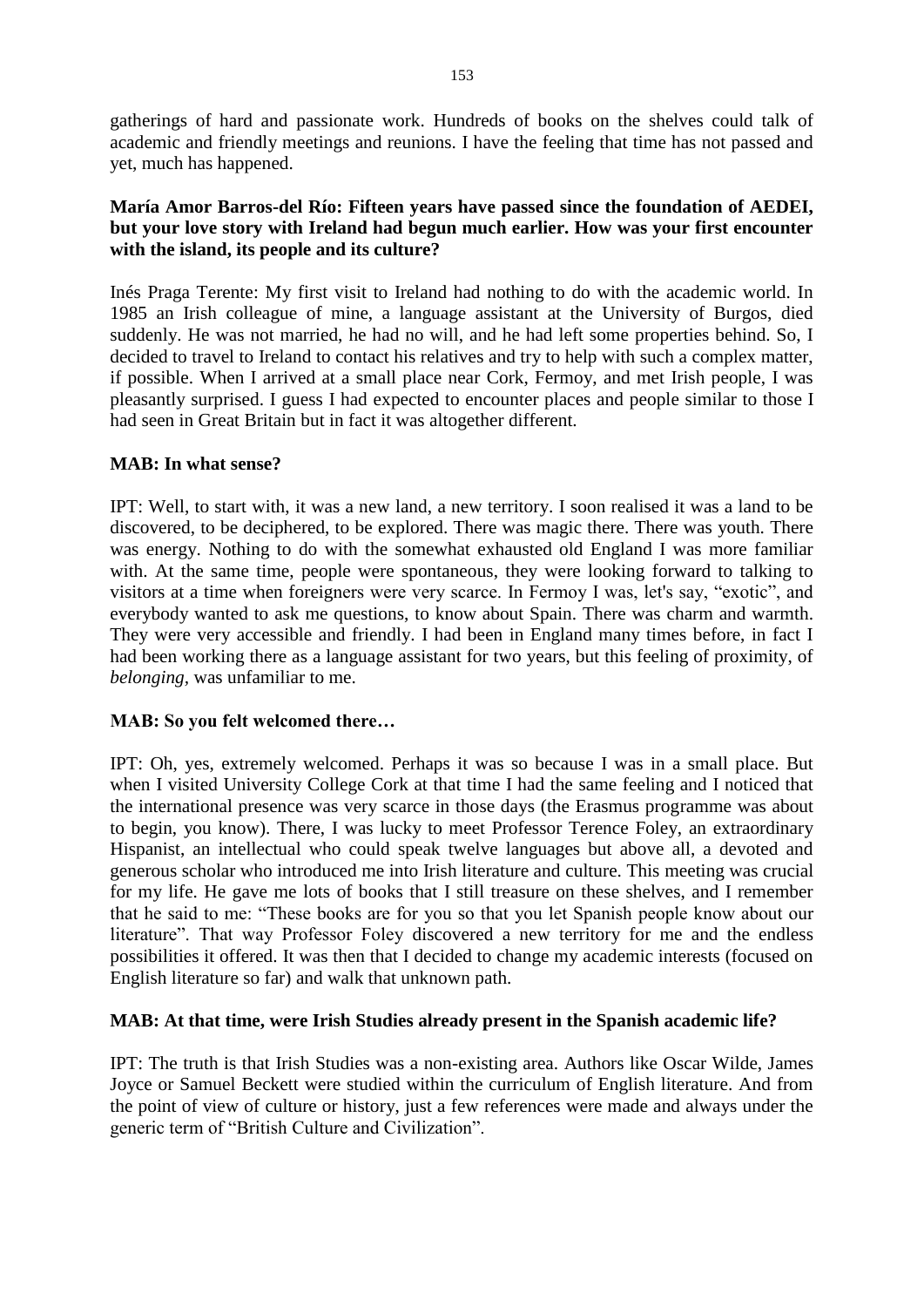## **MAB: So, under these circumstances, how did you and your colleagues manage to introduce Irish Studies within academic life and research?**

IPT: I recall it as a very long and hard process. Above all, it was difficult to define and defend Irish literature as a distinct discipline. But we were very enthusiastic about it.

#### **MAB: Was it because the influence of the British tradition was still very strong?**

IPT: Of course. Spanish universities followed the path and the tradition of English Departments and Ireland was considered a beautiful and exotic island, but that was all. Joyce and Yeats, for instance, were studied within the English literary canon. So, for some time there were discussions and debates between people like us, who defended the individuality of Irish literature and culture, and those who believed it was simply part of the United Kingdom.

#### **MAB: That is a very interesting process. I wonder what the nature of these debates were...**

IPT: Well, we started creating a panel on Irish literature within AEDEAN Conferences (you know, the Spanish Association devoted to English and American Studies). As I was part of its Executive Board, I found it natural to explore this new field within that context. During that time, the papers presented and the debates that the field generated gave voice to a genuine interest but the people involved were still few, therefore the panel existed for only three or four years. Note that I am talking about Irish literature. By then that was the focus of our studies. Nowadays we know that Irish Studies must be approached from a multidisciplinary perspective.

But going back to those times, despite the difficulties a small group of scholars decided to apply for funding for a research project on Irish culture. And we got it!, though the proposal was a bit unorthodox! As a result of our work, a volume was published, *Diccionario Cultural e Histórico de Irlanda,* and somehow it made it easier to show the complexity of Ireland, not only from a literary point of view, but also from a historical, political and cultural perspective.

## **MAB: I infer that both that research project and the release of the book were important landmarks in your career and in the conception of AEDEI. Was it so?**

IPT: Oh, yes. That is true. In fact, there were many factors, you know: solid research in the form of Ph.D. dissertations and publications and the organisation of Irish events. It all contributed to spreading an increasing interest in Ireland. For instance, I remember that here in Burgos we began to celebrate "Irish Weeks" and, although they were modest events, many people felt attracted by the variety of topics we were discussing and, of course, the allure of mystic Ireland played its role... Now that I think of it, we did many things with very little or no funding at all. Enthusiasm was very important, and has always been. And little by little all this gathered people from different universities who shared academic and personal interests. Mention should be made of the support provided by other institutions and colleagues. UCC was extremely helpful from the very beginning because we enjoyed an exchange of both students and Language Assistants for decades, and we organised several "Irish Weeks" in common. But the rest of the Irish Universities were also very supportive in our conferences and further projects.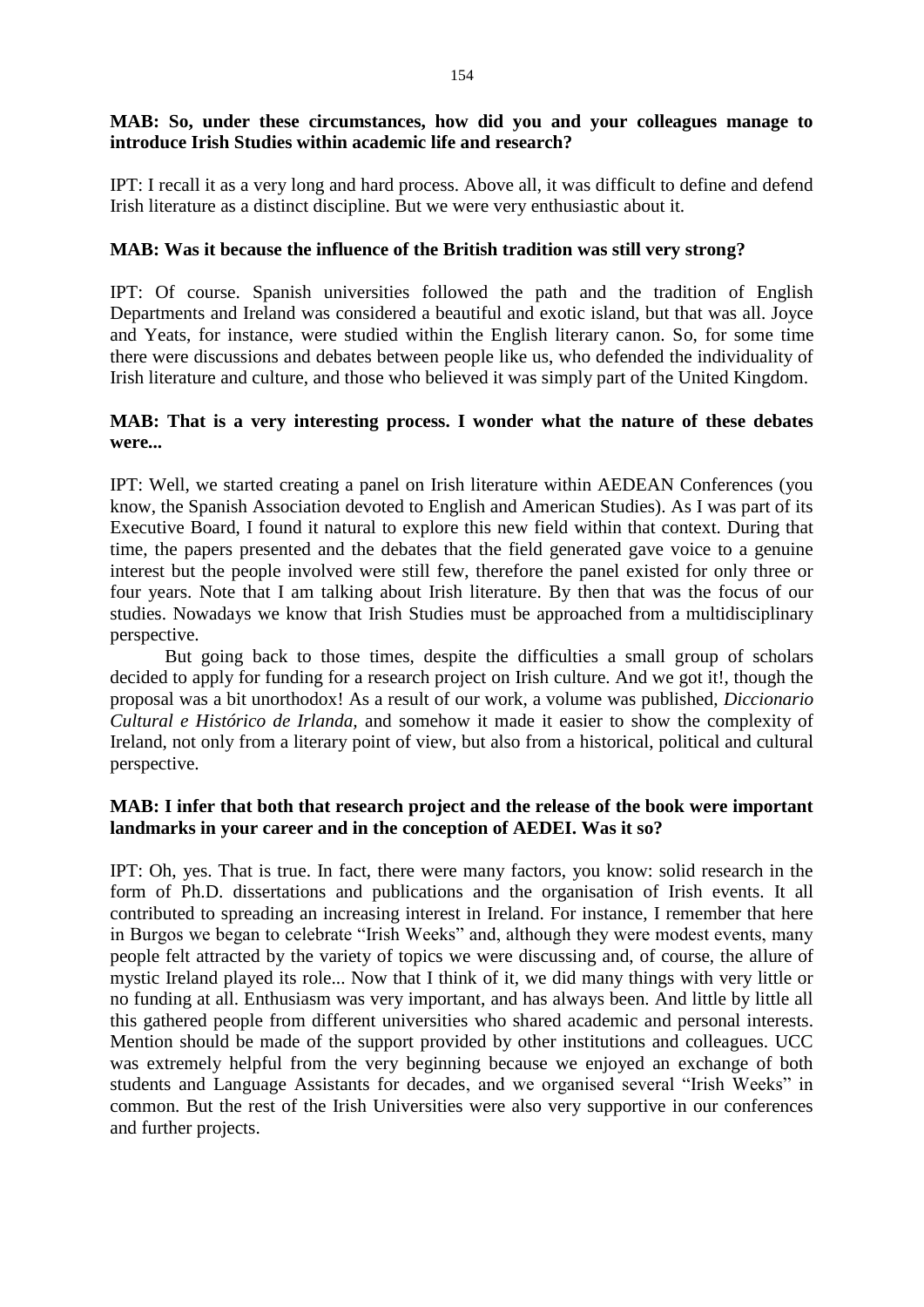# **MAB: So it seemed only natural that a new association would bring together all these efforts…**

IPT: Indeed. As I just said, Irish Studies raised expectations all over Spain. I should also mention that in 1998 I was conferred with an Honorary Degree in Literature by the National University of Ireland (Cork). I didn't expect it at all, I couldn't believe it! And after receiving it, I felt that I had an enormous debt with Ireland. Ireland had given me a lot, too much, and I decided to do something in return that would give continuity to Irish Studies in Spain. Let me clarify that I did not do it on my own, not at all. But I definitely was one of the promoters.

# **MAB: And in May 2001 the Inaugural Conference was held in Burgos… Was it a turning point?**

IPT: Yes, it was. We were discussing the difficulties for some time, but I decided that we should host the first conference despite our lack of resources

## **MAB: What do you mean?**

IPT: Well, you know that the University of Burgos is a small and young institution where English Studies, not to mention Irish Studies, were somewhat irrelevant. On the other hand, Burgos was a small city, not very well known internationally in spite of its amazing historic and artistic heritage. We thought it could be an additional attractiveness and I remember we managed to get some funding from a lot of local institutions. But most important of all, we counted with a group of young people, full of enthusiasm, generosity and energy (you were part of that group, so you know it all from the inside, don't you?), inspired by the idea of creating something important. To be true, we did not have much. But we did have love. We did have passion. And definitely they were enough!!!

The first AEDEI conference coincided with a singular moment for Ireland: It was the beginning of a new century, of a new millennium, and Ireland was entering a new phase. We were witnessing an Ireland of immigration rather than emigration, a Celtic Tiger Ireland instead of an impoverished Ireland. The Northern Ireland peace process was also a remarkable milestone… I think that Ireland was a shifting landscape at that moment and we were wise enough to think of Ireland in the plural, rather than in the singular, which would have meant a much more limited perspective. Thus, AEDEI was born and it adopted a multidisciplinary approach from the very beginning.

#### **MAB: How would you describe AEDEI's first years?**

IPT: Oh, well... they were difficult and glorious at the same time. Bureaucracy was a torture! It took us months to fulfil all the requirements, something that I had never expected. But it was glorious to be part of that process. AEDEI gave us a frame where we could explore, share, give and receive… And little by little we could feel that a community was being created.

#### **MAB: So the human factor has been relevant for AEDEI...**

IPT: Not only relevant. I'd say it has been its core, its heart. Human beings sharing interests, strength, expertise, dreams… and above all seeking and sharing new horizons.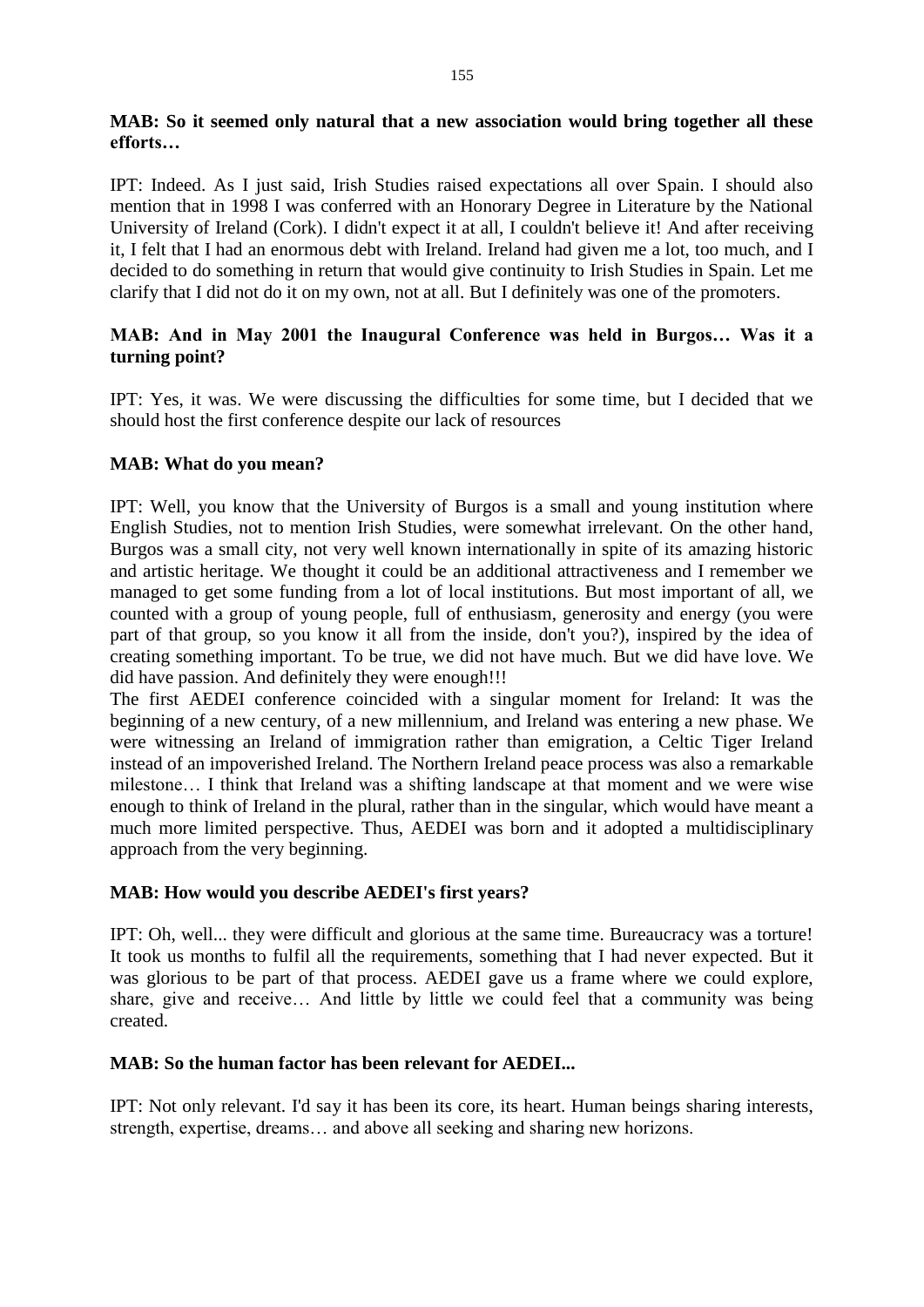## **MAB: Given the circumstances, you must have encountered some reluctance on the part of colleagues or academic institutions...**

IPT: Yes. I think they watched AEDEI's birth with surprise. Some people thought Ireland was too little to be considered at all. I'd rather describe it as "lack of faith" in our enterprise. But little by little we achieved visibility and recognition. We were convinced that only offering quality could we be noteworthy. For instance, we were very careful when choosing keynote speakers for our conferences so that the variety of fields and profiles was balanced. Also young scholars deserved our utmost attention as they were the future of AEDEI. Now you are the present. We tried to share our enthusiasm with them, and I think we succeeded.

# **MAB: Yes, you did. I remember that AEDEI attracted many young people in those first years...**

IPT: It is true. There is always a time in academic life when you are a bit lost about your choices. We were just there for those young people. But also the plurality of approaches that AEDEI covers was an asset.

## **MAB: What milestones would you highlight in AEDEI's fifteen years of existence?**

IPT: I think that AEDEI's national and international visibility is a result of the recognition and prestige it has achieved. Of course, none of this could have been possible without the joint effort of so many colleagues and institutions all over Spain. When I think of it, the list of people who helped would be endless, so let me just underline the generosity and efficiency of the organizers of the different AEDEI conferences and their universities in a chronological order: Barcelona, Almería, Málaga, Tarragona, Valladolid, A Coruña, Alcalá de Henares, Tenerife, Oviedo, Huelva, Extremadura, Bilbao, Granada, Zaragoza [\(http://aedei.es/?page\\_id=59\)](http://aedei.es/?page_id=59). We have also had very special links with the University of Sao Paulo and ABEI (Brazilian Association of Irish Studies). And last, but never least, I would like to express my sincere gratitude to the Irish Embassy for their uninterrupted commitment and support over the years.

Also the solid and seminal publications of its members and the plurality of approaches in its conferences have been crucial. Let me explain this. We have always taken very seriously that every conference hosted a wide scope of first-rank personalities and scholars, ranging from journalists (Fintan O'Toole), historians (Roy Foster), poets (Paula Meehan), novelists (Hugo Hamilton) to activists (Ailbhe Smyth). These are but a few names that come to my mind now, but the list is endless and very varied, as you can see simply consulting our website. Nonetheless, I am proud to say that excellence did not need to be imported. I would like to mention that two distinguished members of AEDEI, Rosa González (University of Barcelona) and Munira Mutran (University of Sao Paulo), were also conferred with Honorary Degrees by the National University of Ireland (Galway and Maynooth respectively). But if you allow me, I'd dare say the jewel of the crown is our online journal *Estudios Irlandeses*, created and exemplarily edited by Rosa González until last March. In its twelve years of existence it has become a high-quality publication with contributions from all over the world. And there is also another issue I would like to remark: considering that many members of AEDEI are now in their 40s and early 50s, or even younger, we could affirm that an academic generation has grown up within AEDEI with similar ages, backgrounds and problems. A highly qualified and deeply committed membership that guarantees, not only the scholarly excellence, but the renewal of both the executive board and the editorship of our journal.